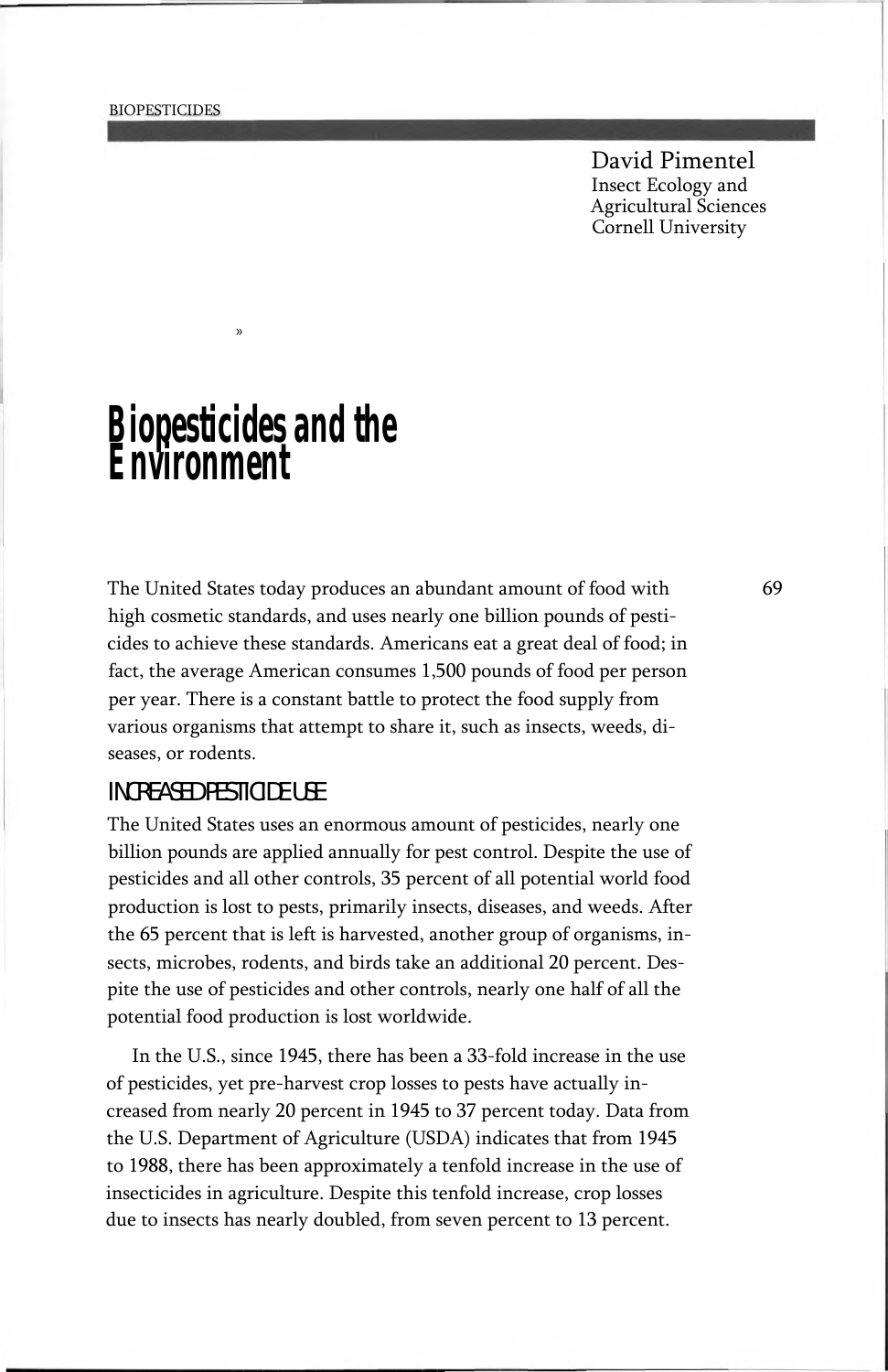The reason for this relates to the changes in biotechnology in agriculture, the way crops are cultured and managed.

In 1945, nearly 100 percent of the corn was grown after soybeans, after wheat, or after oats, and again, according to USDA, the average crop losses in corn in 1945 was 3.5 percent. There has been a 1000-fold increase in the use of insecticides in corn since 1945. In fact, corn is the largest user of insecticides in agriculture today, having finally edged out cotton. Despite that fact, crop losses to insects in corn have increased from 3.5 percent to 12 percent, nearly a fourfold increase in crop losses, with more than a 1000-fold increase in the use of insecticides. The reason is that crop rotations have been replaced with continuous corn crops, thus intensifying insect problems. Continuous corn crops also increase weed problems and disease problems; thus more fungicides and herbicides have to be used.

The biotechnological changes that have been made in agriculture have encouraged pest problems. More insecticides have been used in an effort to stay even, but despite the increased use, farmers have not been able to sustain control.

## ENVIRONMENTAL AND PUBLIC HEALTH IMPACT OF PESTICIDES

The estimated environmental and public health costs of using pesticides in the United States are minimally one billion dollars annually. This cost includes human deaths and hospitalization, elimination of natural enemies of pests, and the destruction of crops by pesticide drift. According to USDA and the Environmental Protection Agency (EPA), the U.S. is currently spending \$1.2 billion annually just for monitoring pesticides in well water and groundwater. More realistically, the environmental and public health costs of using pesticides in the United States are costing the nation somewhere between \$2.2 and probably closer to four billion dollars annually.

Some nations have become very concerned about their environmental and public health problems. Two years ago, Sweden passed legislation to reduce pesticide use by 50 percent during the next five years. Denmark and Holland passed similar legislation and they are making excellent progress. Clearly, there is public and political concern about the environmental problems associated with pesticides.

# BIOLOGICAL CONTROLS

Biopesticides are biological materials used for pest control, but they have no relationship to pesticides, other than the fact that they can be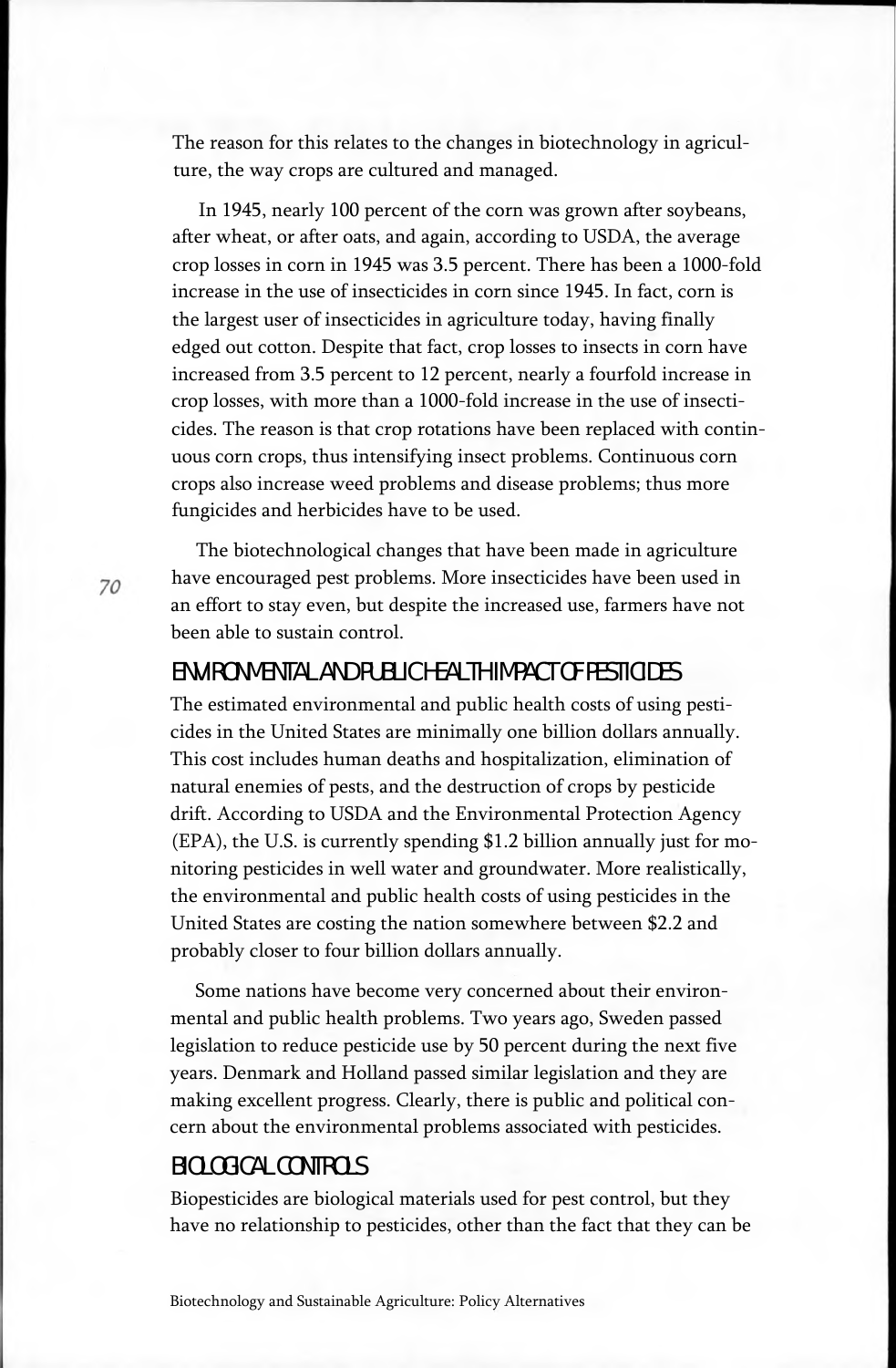cultured and applied. Viruses, bacteria, protozoans, fungi, and nematodes can be used for the biological control of pests. A few of these controls can be released permanently, as in the case of milky disease, which is used to control the Japanese beetle.

Certainly, in the use of natural enemies, biopesticides play a very important role in agriculture and in protecting crops. Part of the problem with using insecticides or other pesticides in crop production is that these controls kill the natural enemies of pests along with the pests themselves. This problem seldom occurs with biopesticides.

The United States and the rest of the world have actually made poor use of biological controls. Of the 60,000 species of pests in the world, only about 0.2 percent are a "classical" type of biological control where a biocontrol agent is introduced and does not require further manipulation. Pesticides normally pay a four dollar return per dollar invested; however, the economics of biological controls are much better, ranging from \$30-\$ 100 return per dollar invested. These costs include research costs.

## VIRUSES AND OTHER BIOLOGICAL CONTROLS

Over 800 viruses that infect insects have already been identified, and there are probably three to five times more that occur in nature worldwide. All of these viruses could be utilized, some may require genetic engineering because they are not as virulent enough for biocontrol.

One virus is very effective against the cabbage looper. A healthy cabbage looper is green in color, while a virus infected looper has a whitish or yellowish appearance. Twenty-four hours after showing the whitish or yellowish color, the cabbage looper is dead.

The virus that attacks the cabbage looper is so pathogenic that genetic engineering is not necessary. If two infected caterpillars are put into 100 gallons of water, stirred, and applied to an acre of land, the virus from just two caterpillars will kill 98 percent of all the cabbage loopers on that acre of cabbage crop. People have been trying unsuccessfully for 20 years to get this virus approved for use on crops, such as cabbage or lettuce, but EPA and the Food and Drug Administration (FDA), have refused to approve the use of this virus on food, despite the fact that everyone has eaten this virus. The EPA and FDA are very concerned about culturing this virus and adding more of it to food. Hopefully, EPA and FDA will approve this virus for use sometime in the near future, because it really is a safe and effective control.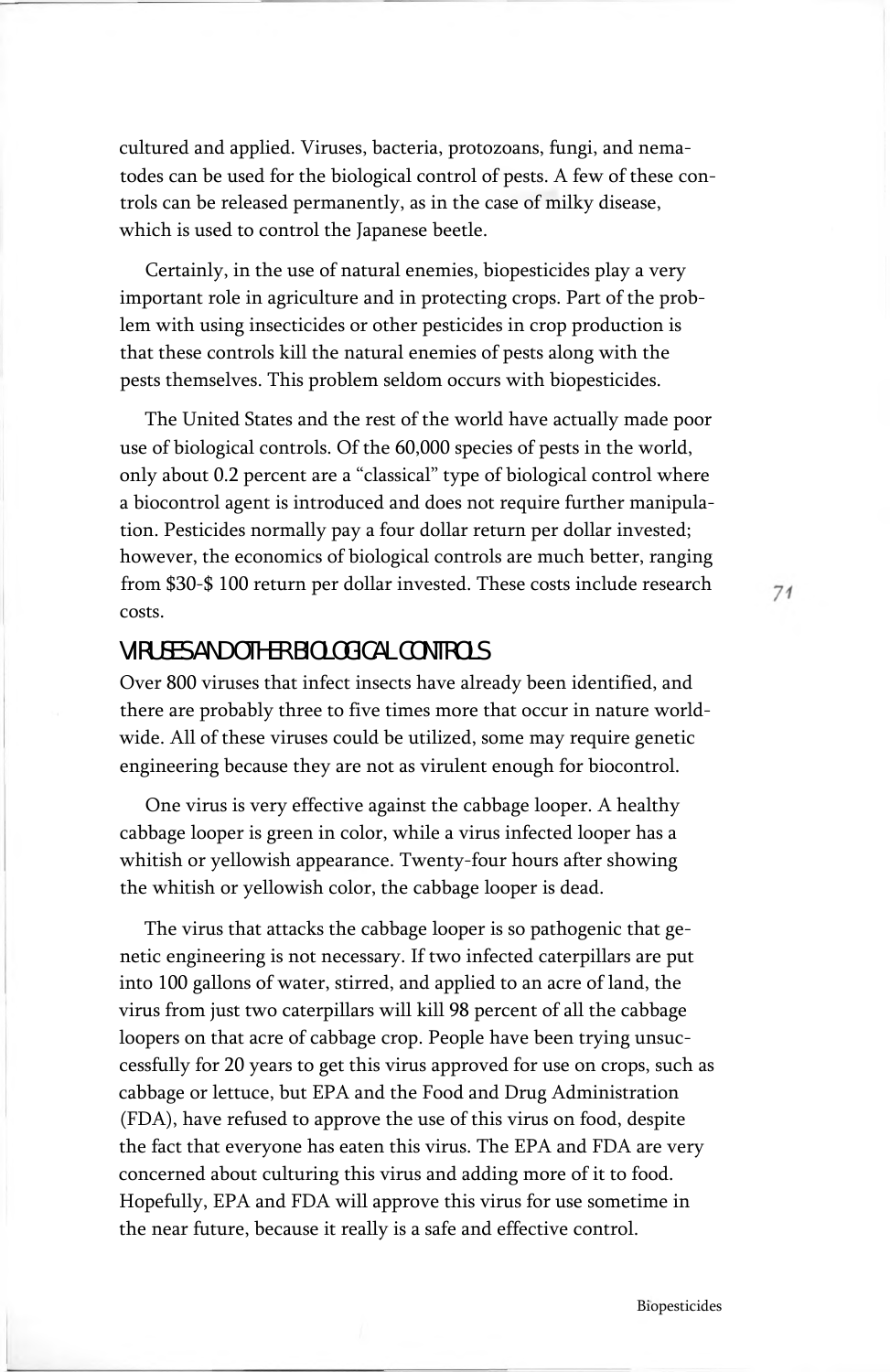Biopesticides have been approved for use on non-food crops like cotton and trees. For example, biopesticides have been developed and approved for use against the gypsy moth, the Douglas-fir moth, the sawfly, and against the cotton bollworm.

The "new association" technique of selecting biological control agents has been developed and is three times more effective in achieving successful biological control than before. It not only improves the success of introductions for biocontrol, but it has also opened up the opportunity to use biological control for native pests. Since 30 to 60 percent of the U.S.'s major pests are actually native pests, this technology has opened up a whole new area of attack on native pests that were not susceptible to old, classical biocontrol.

A great many organisms can be made use of for biological control. The two successes in bacteria are Bacillus thuringiensis (Bt) and Bacillus poppillat, and both have worked very effectively in biocontrol. There are already at least 500 known species of bacteria that affect insects and many more undiscovered species worldwide. Fungi and protozoans are a little more difficult to handle and manipulate for biological control, but there are still possibilities. There are probably 2,000 to 3,000 species that infect insects and have the potential to control insects. There is a rich variety of microbial species available for use in biotechnology and biological control.

#### RISKS OF BIOPESTICIDES

Although at least one particular strain of Bt works effectively against caterpillars, not all caterpillars are bad. There are, in fact, caterpillars that belong to various species of butterflies and moths that are on the endangered species list. If Bt were applied near or on these endangered species, it would kill them. Also some strains of Bt have been found to be detrimental to beneficial earthworms.

When biopesticides are applied, the host or the pest population can be significantly reduced. This application may affect some beneficial insect parasites and predators of pests. When biocontrol parasites and predators are eliminated, it takes a while for them to come back, and this begins the cycle of having to reapply biopesticides to maintain control.

Of course, there is always the potential for gene transfer or the moving of genes from one microorganism to another. This is not a great ha-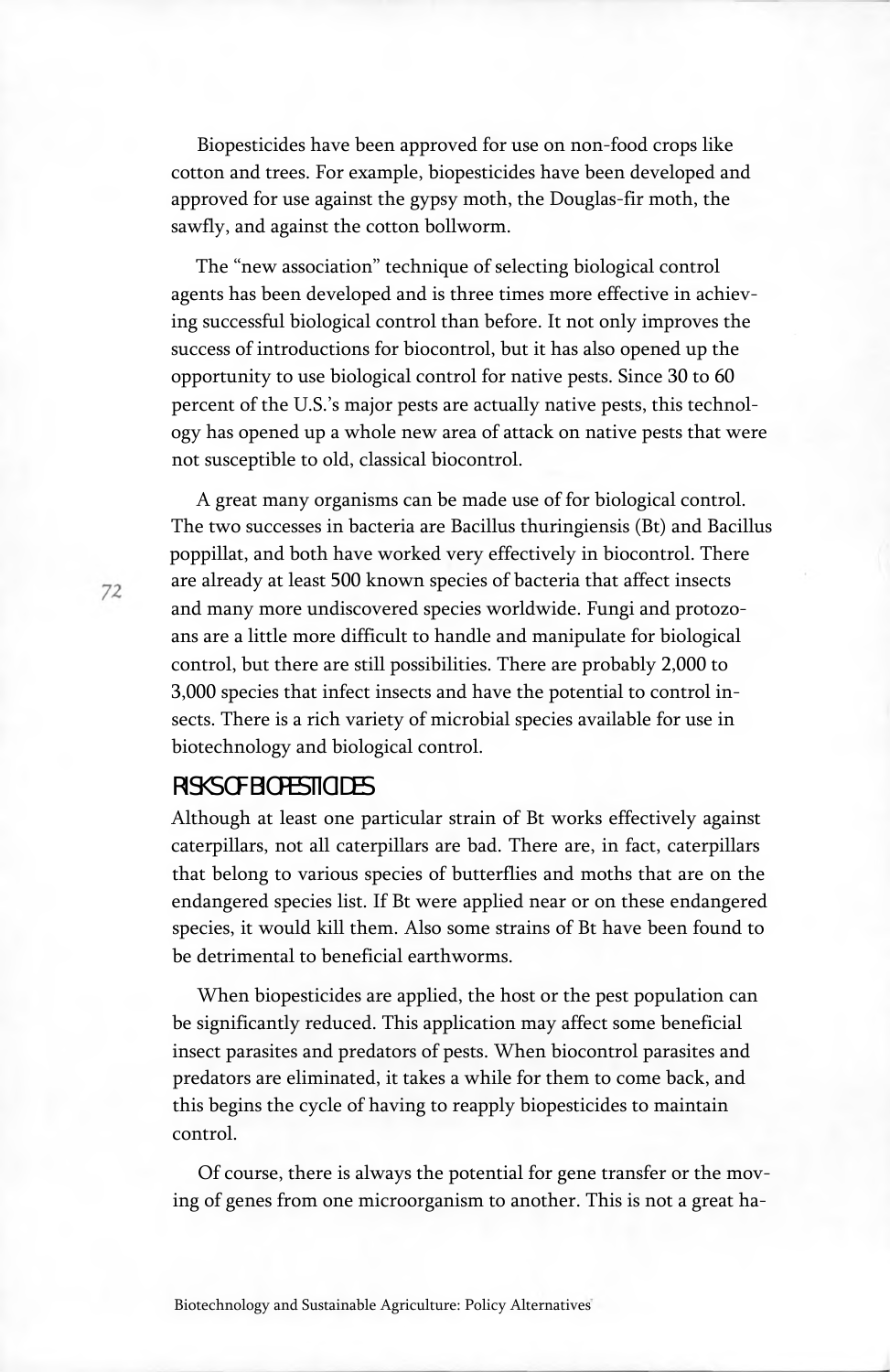zard, but it certainly is a potential environmental risk. Mutations could also occur. If Bt mutated, it might switch from attacking caterpillars to attacking beneficial beetles. A great many beetles are beneficial as predators in controlling pests in agriculture.

There are 400,000 species of plants and animals in the United States, and 99 percent of these are beneficial and essential to agricultural production. The honeybee and wild bee, for example, are important in pollinating \$30 billion worth of crops in the United States. Insects and microbes are important in degrading livestock wastes. These "small" organisms play a vital role in keeping agriculture productive.

# RISKS OF TESTING AND RELEASING BIOPESTICIDES

Generally, genetic engineering of microbes, such as viruses, bacteria, nematodes, fungi, protozoa for insect control and other pest control, have proven safe. There appear to be minimal environmental problems associated with the release of these organisms based on working experience with these organisms in agriculture and forestry. Although an organism has desirable characteristics, once it is released the environmental effects cannot be predicted with 100 percent accuracy. The genetic engineers were incorrect when they made the statement that there have been no environmental problems associated with the introduction of crop plants into the United States. When examining the literature on all the crop plants that have been introduced in the United States, we found that a total of 128 species of crops have become serious weed pests. Some have become major weed pests, like Johnson grass and pigweed.

During testing of genetically engineered organisms, how will scientists control the test organism if the organism is released and it becomes a pest? The literature reveals that rarely have pest species been exterminated once released in the environment. Out of 10,000 species of pests in the United States, only two have been successfully exterminated and with an enormous cost. These pests were the Mediterranean fruitfly and the citrus canker pathogen.

Thus, there is concern about the release of a genetically engineered organism. Once a genetically engineered organism is released in nature, it is different than a pesticide, because pesticides do not reproduce. Based on past experiences, once genetically engineered organisms are released in the environment, the odds of ever controlling them is prac-